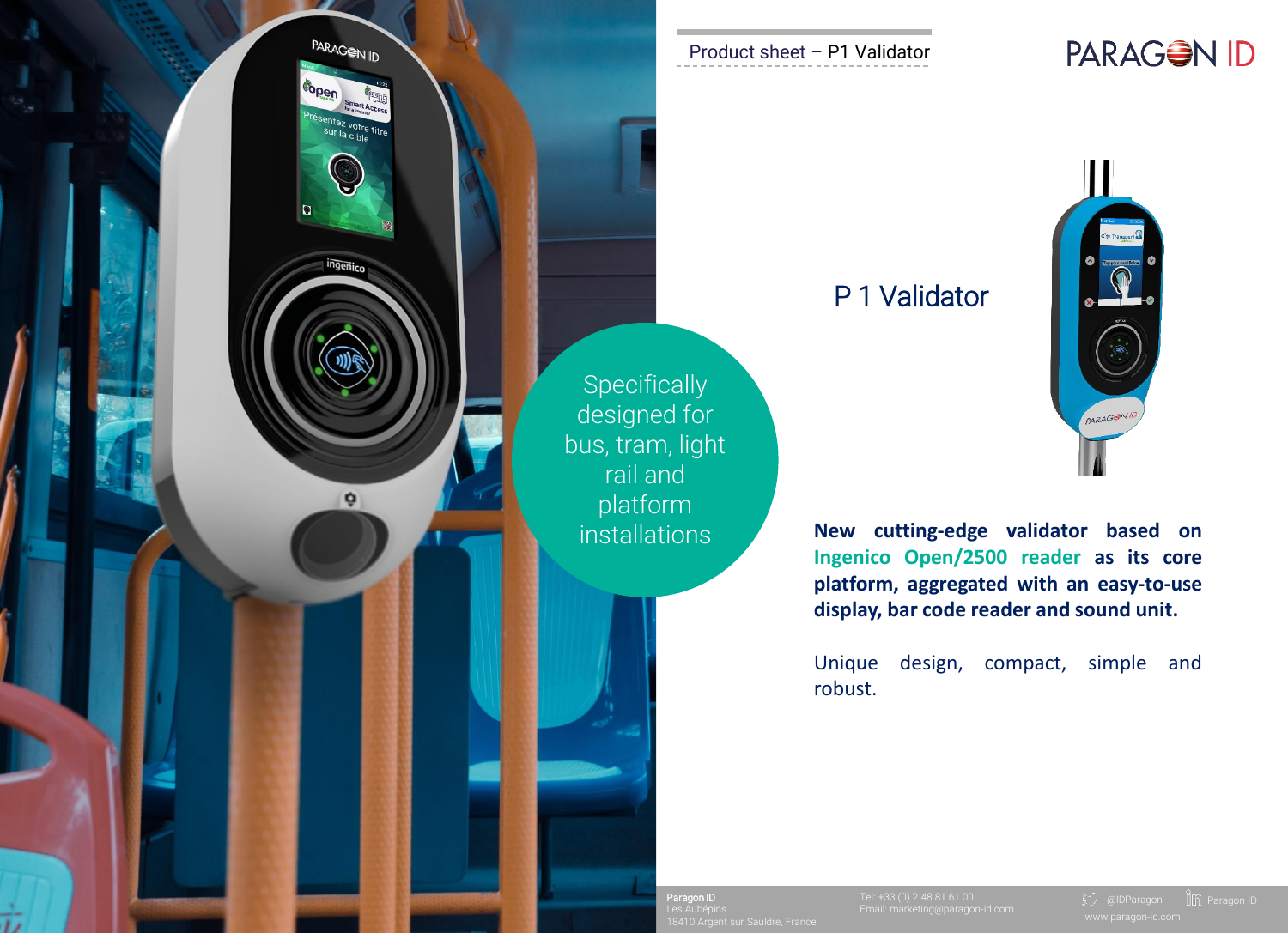# PRODUCT SPECIFICATIONS



P1 is a contactless NFC reader that is compliant with ISO 14443 A/B/B', ISO 15693, ISO 18092 (card / reader / peer to peer modes)

### Supported close-loop cards:

- Mifare Classic, Ultralight, Plus, DESFire
- Calypso rev1, 2.4, 3.1 & 3.2 with contactless protocols A/B, B'
- Sony Felica,
- CTS512B, CTS256B, CTM512, SRT512, SRI512, ST25TB…

### EMVCo L1 & L2, PCI 5 SRED

EMV Level 1 compliant / Level two by partners' validator integration PCI PTS v5.1 SRED (on the field up to end 2032). PCI Certification PTS v5.1 online and offline

Accepts all contactless payment methods: Visa, MasterCard, American Express, …

Barcode Reader QR and barcode reader

#### Android CPU motherboard An additional board allows the development team to use an open Android

Processor / RAM / Storage

Android board comes with: 4GB RAM, 16GB Flash

environment to develop the applications

#### User interface Color Display

Contactless landing zone RVB backlit landing zone 6 x 4 green/red LEDs 5" LCD color display

#### Audible alerts and feedback Buzzer Mono -Polyphonic sound (wav reader)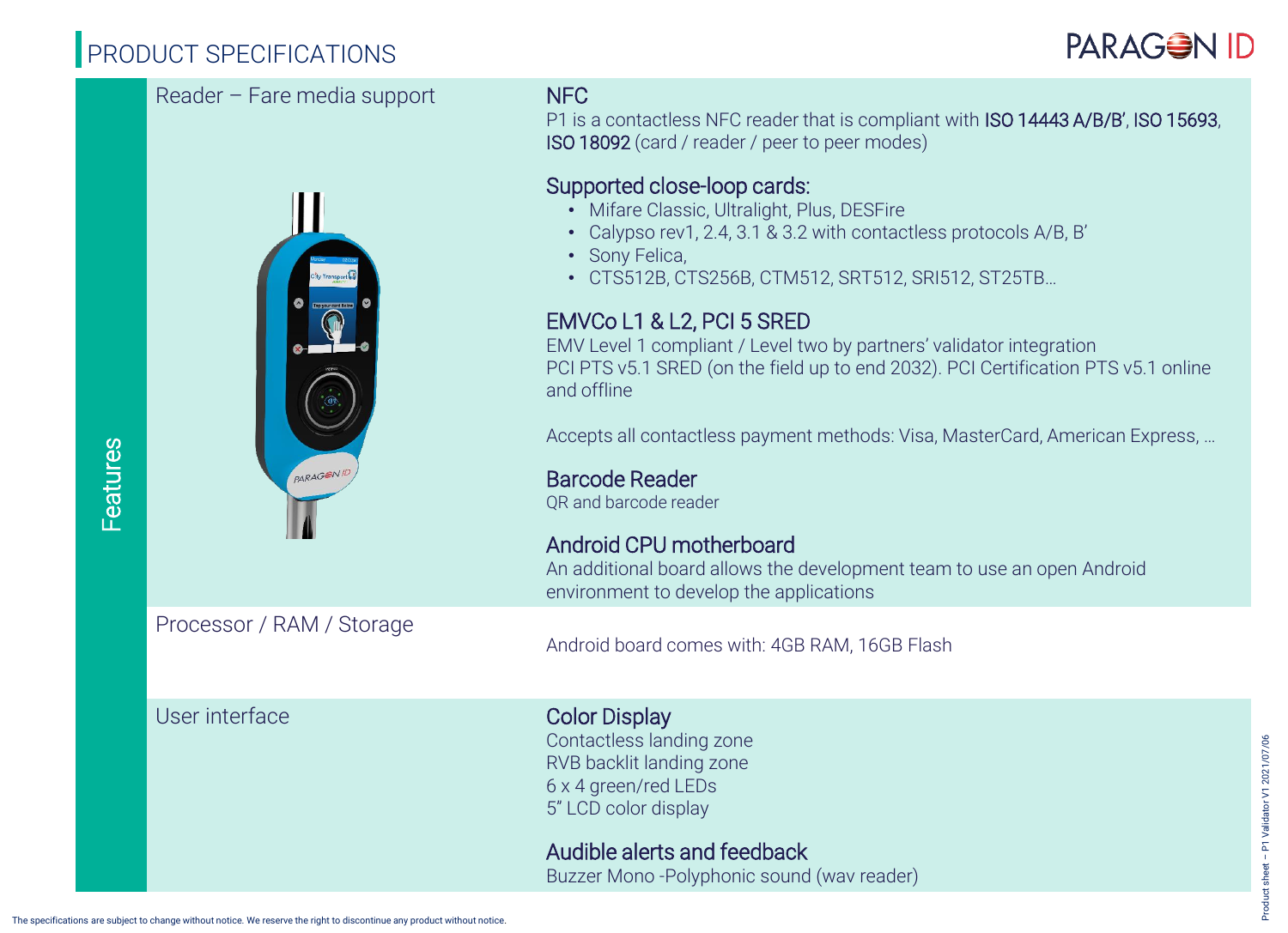# PRODUCT SPECIFICATIONS



| Characteristics | Operating system                            | Telium TETRA (Ingenico proprietary OS)                                                                                                                                                  |                  | Hardware<br>hardening      | <b>EMC</b> standards                                                                                                       |
|-----------------|---------------------------------------------|-----------------------------------------------------------------------------------------------------------------------------------------------------------------------------------------|------------------|----------------------------|----------------------------------------------------------------------------------------------------------------------------|
|                 | Expansion Slot - MicroSD MicroSD up to 32GB |                                                                                                                                                                                         |                  |                            | For fixed & mobile (road & railways)<br>equipment                                                                          |
|                 | SAM interface                               | 4 SAM ID-000 ISO 7816 (PPS & HSP Innovatron)<br>Tested for vibration resistance<br>Accessible without dismounting the reader<br>High read/write speed on transportation card<br>(250ms) |                  |                            | IP rating: IP65                                                                                                            |
|                 |                                             |                                                                                                                                                                                         | <b>Standards</b> |                            | Anti-vandalism rating IK10                                                                                                 |
|                 |                                             |                                                                                                                                                                                         |                  | Communication<br>interface | Ethernet<br>Built-in 10/100 base-T Ethernet<br>(RJ45)                                                                      |
|                 | <b>Operating Temperature</b>                | $-20^{\circ}$ to $+70^{\circ}$ C <sup>*</sup>                                                                                                                                           |                  |                            |                                                                                                                            |
| Physical        | Storage Temperature                         | $-20^{\circ}$ to $+70^{\circ}$ C <sup>*</sup>                                                                                                                                           |                  |                            | Bluetooth<br>BT 4.1 module (beacon mode)                                                                                   |
|                 | Operating humidity                          | 95% non-condensing at +55°C*                                                                                                                                                            |                  | Power Supply               | External power supply<br>10W: 5V DC to 48V DC.<br>Current: 2000 mA at 5V<br>For automotive, range is : 12V DC to<br>24V DC |
|                 | <b>Dimensions</b>                           | 336 * 138 * 107 mm                                                                                                                                                                      |                  |                            |                                                                                                                            |

### Personalization / Branding 5 colour options

Physical Characteristics